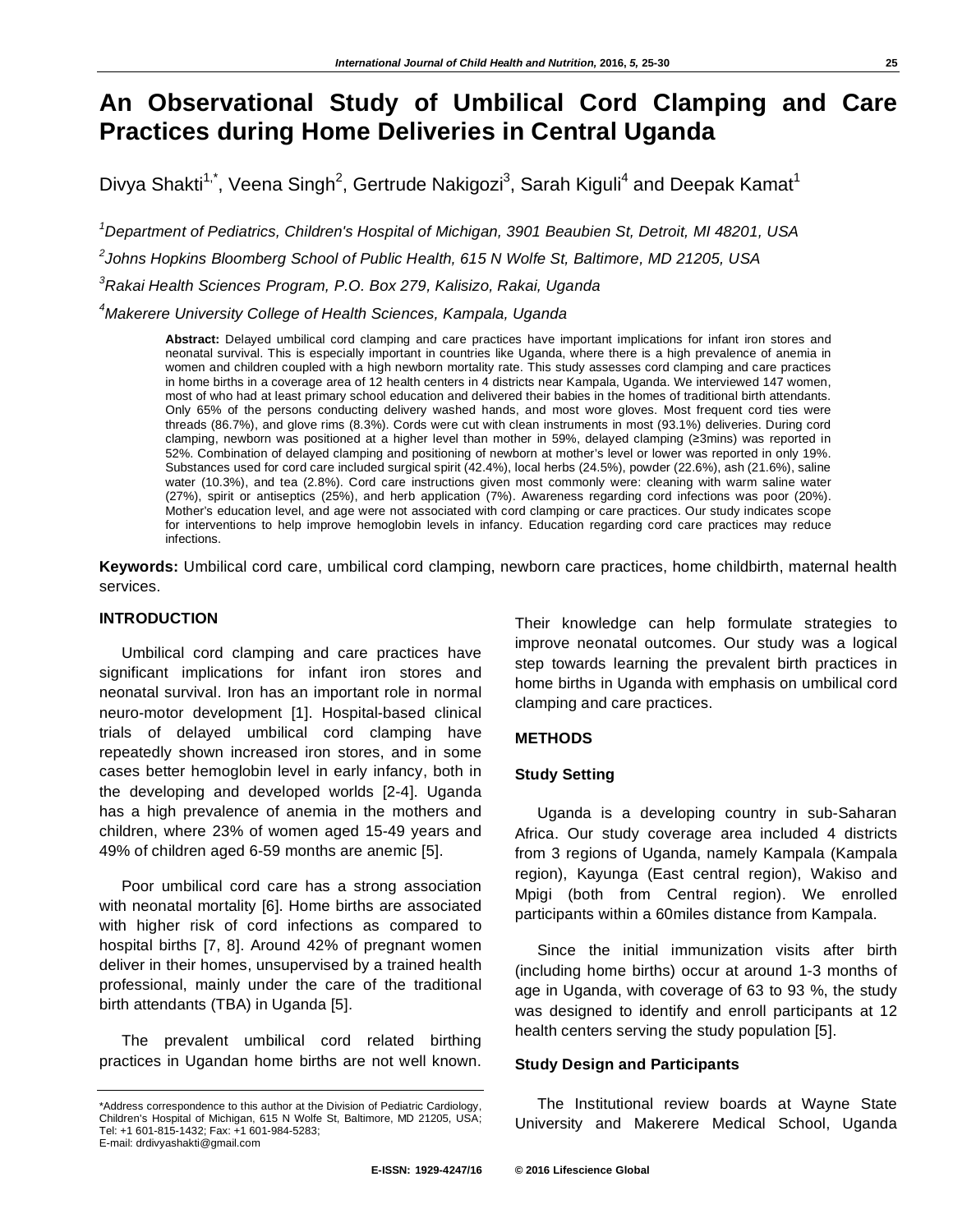approved our study. We undertook this descriptive questionnaire-based study with a convenient sampling approach. Written permission from Public Health Department to work with the health centers was obtained. After pre-testing of the questionnaires, data collection was carried out in the month of November 2009. All the questionnaires and consent forms were officially translated to Luganda, the most commonly spoken local language in the region. Written informed consents were obtained from participants.

The enrollment of participants was carried out at immunization centers under the health centers, and also at the homes of mothers in villages. The mothers with infants born in past 3 months coming to health centers for immunizations were asked about the place of their delivery and screened for enrollment in the study. Help of community workers at health centers was sought to identify women in villages who recently gave birth at home and their TBA contacts.

The inclusion criteria were: Women residing in the study area that delivered full term singleton infants at home by normal vaginal delivery in previous 3 months. The exclusion criteria were: Pregnancy or birth complicated by multiple gestation, mal-presentation, congenital defects, and asphyxia. A checklist at the beginning of each questionnaire was included to ensure the eligibility of the participants.

Four research assistants who were local undergraduate students fluent in English and Luganda were hired and trained by the investigators to administer the questionnaires in the local language in a standard fashion. Information on the sociodemographic profile of the mother, the head of household, the infant, intra-partum practices, umbilical cord clamping and care practices, and awareness of cord infections was collected. Cord stump length was estimated by the mothers with the aid of a ruler provided at the time of the interview. Investigators supervised conduction of all the interviews. Participants were compensated for their time with 3000 Ugandan Shillings  $(-\$1)$ , at the end of their interview. This amount was pre-determined to be a non-coercive amount by the abovementioned Institutional review boards.

The data were coded and analyzed using Intercooled STATA-version 9. Means (SD) and frequency (percentages) were used to describe the continuous and categorical data respectively. Chi square test was used to test for any associations with

socio-economic parameters and cord practices. P value of <0.05 was considered significant.

# **RESULTS**

Altogether 155 participants were interviewed, of which 8 were excluded (7 infants were older than 120days and 1 participant was grandmother of the index child). The results presented are drawn from 147 mothers (age range: 16-42 yrs) who gave birth in the previous 3 months (mean age of infant 49.3±32.2 days). About 8% of mothers and head of the households were illiterate. Forty three percent of the mothers, and 50% of the head of the households had at least secondary level education. Majority (98%) of home births were conducted by the TBAs, mostly at TBAs' home (86%). Table **1** summarizes the sociodemographic characteristics of the families.

The intra-partum practices reported by mothers are summarized in Table **2**. Cord was cut using: new razor blade (126, 86.9%), other razor blades (7, 4.8%), sterilized scissors (7, 4.8%), non-sterilized scissors (3, 2.1%), and surgical blades (2, 1.4%). Use of medications to help uterine contractions was reported by 38/142 (26.7%) mothers. The uterotonic medications reported were: herbal medicine (58.8%), African tea or tea-leaves (35.3%) and hot tea along with herbs (5.9%). Medication use to stop bleeding at birth was reported by 43/147(29.2%). Ergometrine (27.8%) was the commonest medication reported, followed by mention of 'some injection' (27.8%), herbal medicine (22.2%), acetaminophen/water/soda (11.1%), pitocin (5.6%) and African tea (5.6%).

## **Cord Clamping Practices**

At the time of cord clamping, the reported position of the newborn relative to the level of the mother (defined as the level of uterus of mother) was: above in 85/145 (58.6%), at the same level in 57 (39.3%) and below in 3 (2.1%). The average time of cord clamping reported was  $3.05 \pm 7.1$  min (range 3sec-60min). The cord was clamped within 1min in 46/147 (31.3%), between 1-3 min in 25 (17%) and after 3 mins in 76 (51.7%). There was no significant association between early or late cord clamping and the position of newborn relative to mother's uterus (Table **3**).

Cord milking before cord clamping was reported in 26/145 (18%). Among these, milking of cord towards the newborn was reported in 26.9%, towards placenta in 53.8%, and the direction of milking was not known in 19.2%.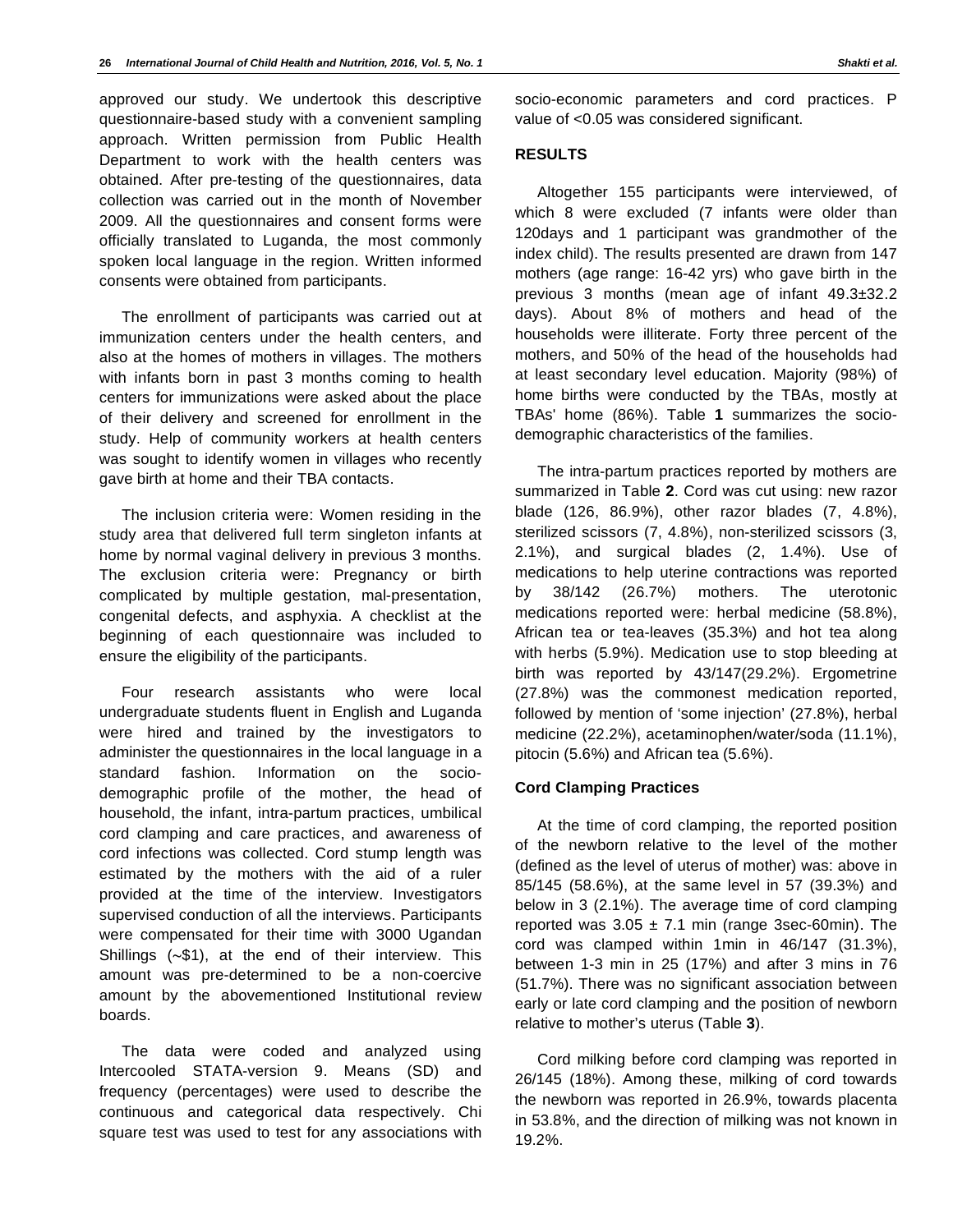**Table 1: Socio-Demographic Characteristics of Mothers, Head of Households and Infants** 

| $(N=147)$                                  | N (%) or Mean (SD) |  |  |  |
|--------------------------------------------|--------------------|--|--|--|
| <b>Characteristics of Mothers</b>          |                    |  |  |  |
| Age (yrs)                                  |                    |  |  |  |
| < 18                                       | 4(2.7)             |  |  |  |
| 18-20                                      | 43 (29.2)          |  |  |  |
| $21 - 25$                                  | 58 (39.5)          |  |  |  |
| 26-30                                      | 26 (17.7)          |  |  |  |
| $31 - 35$                                  | 13(8.8)            |  |  |  |
| >35                                        | 3(2.0)             |  |  |  |
| Mean age (yrs)                             | $24.0 \pm 5.0$     |  |  |  |
| Education                                  |                    |  |  |  |
| No formal education                        | 12(8.2)            |  |  |  |
| Primary                                    | 71 (48.3)          |  |  |  |
| Secondary and above                        | 64 (43.5)          |  |  |  |
| Characteristics of Head of Household (HOH) |                    |  |  |  |
| Age (yrs)                                  |                    |  |  |  |
| <21                                        | 5(3.4)             |  |  |  |
| $21 - 25$                                  | 35 (23.8)          |  |  |  |
| 26-30                                      | 31 (21.1)          |  |  |  |
| $31 - 40$                                  | 42 (28.6)          |  |  |  |
| >40                                        | 34 (23.1)          |  |  |  |
| Mean age (yrs)                             | $31.1 \pm 8.0$     |  |  |  |
| Male                                       | 138 (93.9)         |  |  |  |
| Education                                  |                    |  |  |  |
| No formal education                        | 11(7.5)            |  |  |  |
| Primary                                    | 43 (29.2)          |  |  |  |
| Secondary and above                        | 74 (50.3)          |  |  |  |
| Unsure                                     | 19 (13.0)          |  |  |  |
| Occupation                                 |                    |  |  |  |
| Farming                                    | 43 (29.4)          |  |  |  |
| Trading                                    | 38 (26.0)          |  |  |  |
| Service provision                          | 48 (32.9)          |  |  |  |
| Casual labor                               | 5(3.4)             |  |  |  |
| Unemployed                                 | 4(2.7)             |  |  |  |
| Other                                      | 8(5.5)             |  |  |  |
| Characteristics of Infants                 |                    |  |  |  |
| Age (days)                                 | $49.3 \pm 32.2$    |  |  |  |
| Female                                     | 69 (47.0)          |  |  |  |
| <b>Birthplace</b>                          |                    |  |  |  |
| TBA's place                                | 127 (86.4)         |  |  |  |
| Home                                       | 19 (13.0)          |  |  |  |
| Field                                      | 1(0.6)             |  |  |  |
| Delivery conducted by                      |                    |  |  |  |
| <b>TBA</b><br>144 (98.0)                   |                    |  |  |  |
| Mother/relative                            | 3(2.0)             |  |  |  |
|                                            |                    |  |  |  |

#### **Table 2: Intra Partum Practices**

| Practices (N=147)                                  | N (%)         |  |  |  |
|----------------------------------------------------|---------------|--|--|--|
| Hand washing by person conducting delivery (N=146) |               |  |  |  |
| Yes                                                | 95 (65.0)     |  |  |  |
| No                                                 | 8(5.5)        |  |  |  |
| Unsure                                             | 43(29.5)      |  |  |  |
| Soap-water used for hand washing                   | 88/93 (94.6)  |  |  |  |
| Glove use reported                                 | 96/98 (98.0)  |  |  |  |
| Position of mother during delivery (N=147)         |               |  |  |  |
| On ground                                          | 48 (32.6)     |  |  |  |
| Above ground (on bed/table)                        | 99 (67.4)     |  |  |  |
| Cord tie (N=143):                                  |               |  |  |  |
| Thread                                             | 124 (86.7)    |  |  |  |
| Glove rim                                          | 12(8.4)       |  |  |  |
| Cloth                                              | 4(2.7)        |  |  |  |
| Rubber band and others                             | 3(2.1)        |  |  |  |
| Cord Cutting instrument (N=145)                    |               |  |  |  |
| Razor blade                                        | 133 (91.7)    |  |  |  |
| New razor blade                                    | 126/133(97.7) |  |  |  |
| <b>Scissors</b>                                    | 10(6.9)       |  |  |  |
| Sterilized scissors                                | 7/10(70.0)    |  |  |  |
| Surgical blade                                     | 2(1.4)        |  |  |  |

Clamping of the cord before placenta removal was reported in 111/147 (75.5%), cord clamping after placenta removal was reported in 22 (15%), and 14 (9.5%) mothers were not sure of the temporal sequence of cord clamping and placenta removal.

#### **Cord Application Practices**

Mean estimated cord stump length was  $5.9 \pm 1.8$ cm (range 2 to 13cm). Substance application to umbilical cord stump immediately after cord cutting was reported in 33/141 (23.4%), while applications later at home were reported in 96/144 (66.7%). The commonest substance applied to cord stump immediately after cord cutting was surgical spirit (14, 43.8%), followed by saline water (4, 12.5%), herbs (8, 25%), ash (2, 6.2%), dry cotton and others (4, 12.5%). Applications to cord stump anytime after birth was reported in 106/143 (74%). The commonest substance used was surgical spirit again (45/106, 42.4%). Multiple substance applications were common. Figure **1** shows the distribution of substance applications to the cord stump. The instructions for cord care given to mothers varied widely. The commonest cord care instructions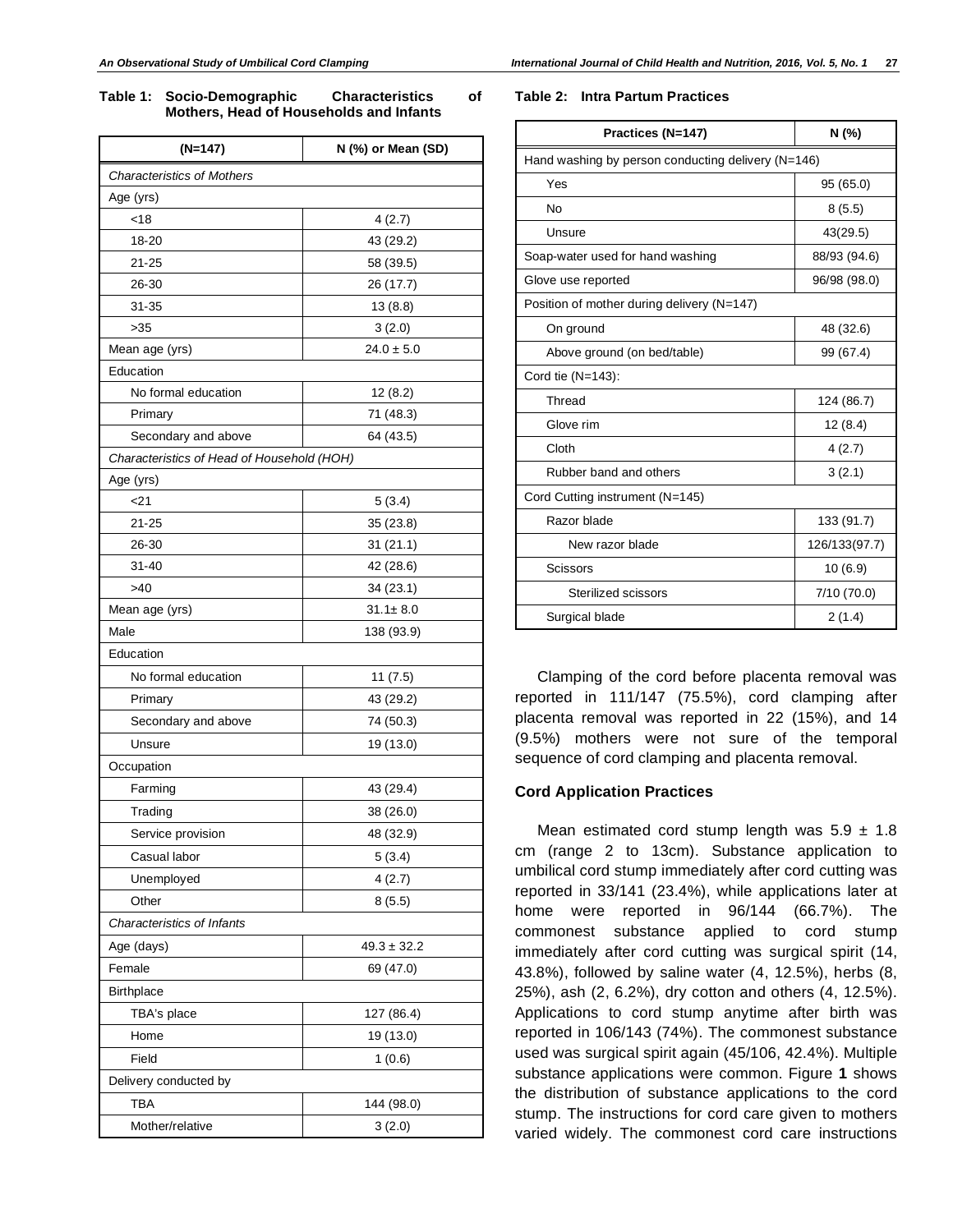| <b>Timing of Cord Clamping</b> | Position of Newborn Relative to Mother's Uterus (N= 145) |            |         |
|--------------------------------|----------------------------------------------------------|------------|---------|
|                                | Above                                                    | Below/same | p-Value |
| < 1 min                        | $5(3.4\%)$                                               | $6(4.1\%)$ | 0.356   |
| $\geq 1$ min                   | 80 (55.2%)                                               | 54 (37.2%) |         |
| $\leq$ 3 $min$                 | 39 (27%)                                                 | 32 (22%)   |         |
| $\geq 3min$                    | 46 (32%)                                                 | 28 (19%)   | 0.377   |

**Table 3: Distribution of Position of Infant and Cord Clamping Timings** 



**Figure 1:** Substances Applied (in Percentages) to Cord Stump Anytime After Birth.

This includes multiple cord applications; therefore the percentages of those that applied the particular substance do not add up to 100.

given were- clean with warm saline water (27%), apply spirit or antiseptics (25%), and apply herbs (7%). The average time of cord separation reported was  $4.6 \pm 2.1$ days.

# **Awareness of Cord Infection**

Twenty percent of mothers had ever heard of cord infections. Occurrence of cord infection was reported by 2% of mothers. Most (93%) mothers said that they would take their child to health facility if cord infection were suspected. Immunization against tetanus through vaccination during recent pregnancy was reported by 89% mothers and through vaccination in past 3 years if not during the recent pregnancy in 1.4% mothers.

No significant associations (data not shown) were noted between maternal age, maternal education or infant gender and hand washing by delivering person, substance application to cord stump, cord clamping time, and awareness of cord infections.

# **DISCUSSION**

Our findings give a snapshot of the prevalent cord clamping and care practices in home births in four districts of central Uganda. Our findings also emphasize the important role of traditional birth attendants in the delivery of maternal and newborn care in our study population, suggesting that their incorporation in policy making and implementation of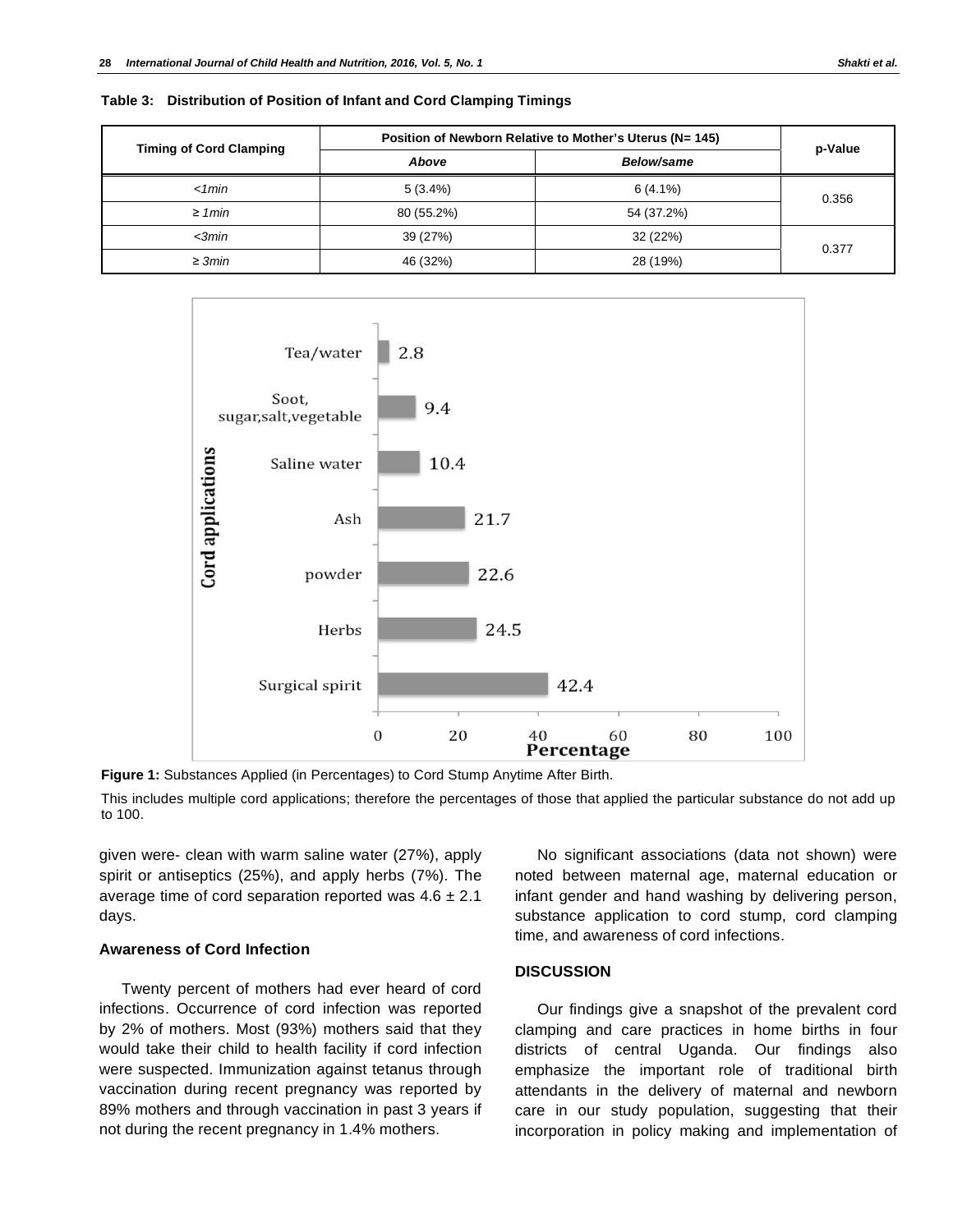optimal maternal and newborn care practices would be important.

Uganda Demographic and Health Survey 2011 notes that 42% of pregnant women in Uganda deliver in their homes, unsupervised by a trained health professional, mainly under the care of the TBA (18%) and relatives (15%) [5]. Our finding of majority (86.4%) of home births occurring at TBA's place and almost all births conducted by the TBA (98%) indicates the important role of TBAs in birthing practices in this community setting.

The use of gloves was almost universal and might reflect the awareness of potential risk of transmission of HIV/AIDS while conducting deliveries [5]. Emphasizing universal hand washing by the person conducting delivery, even when gloves are used would be helpful. Similarly, reiteration of use of sterile instruments for cord cutting in all cases is imperative. Preponderance of use of thread as cord-tie and new razor blades for cord cutting may be related to the popularity of 'mama kits' that contain them. The use of rim of the gloves as a cord tie was an interesting and possibly safe improvisation. The use of glove rims as cord tie is common practice in hospitals of Uganda (personal observation in hospital births and personal communication with hospital midwives).

Perceived common utero-tonic agents included herbal medicines and tea. Cyclotides derived from Oldenlandia affinis plant have uterotonic properties [9] and tea made from this has been used in some parts of Africa to facilitate childbirth [10]. The identity of herbs used was not established in our study.

Variations in cord clamping practices were noted in our study population. The combination of delayed cord clamping and a lower positioning of newborn, that enhances transfusion of blood to newborn, were reported in only 19%. Overall, the cord clamping practices did not favor distribution of blood towards the newborn in our study population. This indicates need for an intervention to improve cord-cutting practices to allow transfusion of blood from placenta to newborn.

Cord stump that is cut too short might predispose to bleeding if ligature is loose. On the other hand, too long a cord stump can predispose to its soiling and infection. WHO guidelines recommend cutting the cord 2-3cm from base [11]. In our study, the estimated length of cord stump left during cord cutting was  $5.9 \pm 1.8$  cm.

While WHO recommends clean and dry cord care in all settings, substance application to cord stump until separation is common in many developing countries [12]. Use of surgical spirit has not been recommended as it delays cord separation [13]. Recent evidence supports use of chlorhexidine in home births in developing world settings to reduce omphalitis and mortality in neonates [14]. Almost three quarters of our study population reported substance application to cord stump at some point after cord cutting until separation, compared to 49% substance application rate in another study in a different region of Uganda [15]. Chlorhexidine use was not specifically reported in our population. Surgical spirit application was the commonest followed by use of saline water, also noted in the study by Waiswa *et al*. [15]. Health care workers encourage the use of salty water and spirit; however, the evidence on use of salt water is little [16]. It could be speculated that hypertonic and clean saline water may have a desiccant effect on the cord stump, however there is potential of contamination of this solution, hence risk of infection. Other substances (e.g. soot, sugar, salt, vegetable, ash, powder) used for application were potentially hazardous. This is especially concerning since 10% of mothers in our study population reported no immunization against tetanus.

Our study limitations include those inherent to an observational study design, use of convenience sampling that limits generalizability, and recall bias. We may have over-estimated the proportion of home births conducted by TBAs given possible selection bias related to convenience sampling. Our attempts to minimize recall bias included interview of mothers who gave birth recently (past 3 months), using a ruler scale to improve accuracy of recall of cord stump length, and using events at the time of birth to estimate cordclamping time by mothers.

Direct observation of deliveries at home to assess the cord clamping and care practices, comparing the practices reported by recipients and providers of maternal and newborn care on a larger scale could be the logical next step. Assessing the readiness and receptivity of both the recipients and providers towards adopting a change in their practices before making recommendations is important. New policies prioritizing delivery of integrated maternal-newborn programs including the use of community strategies have been developed but these have not yet been fully operationalized in Uganda.